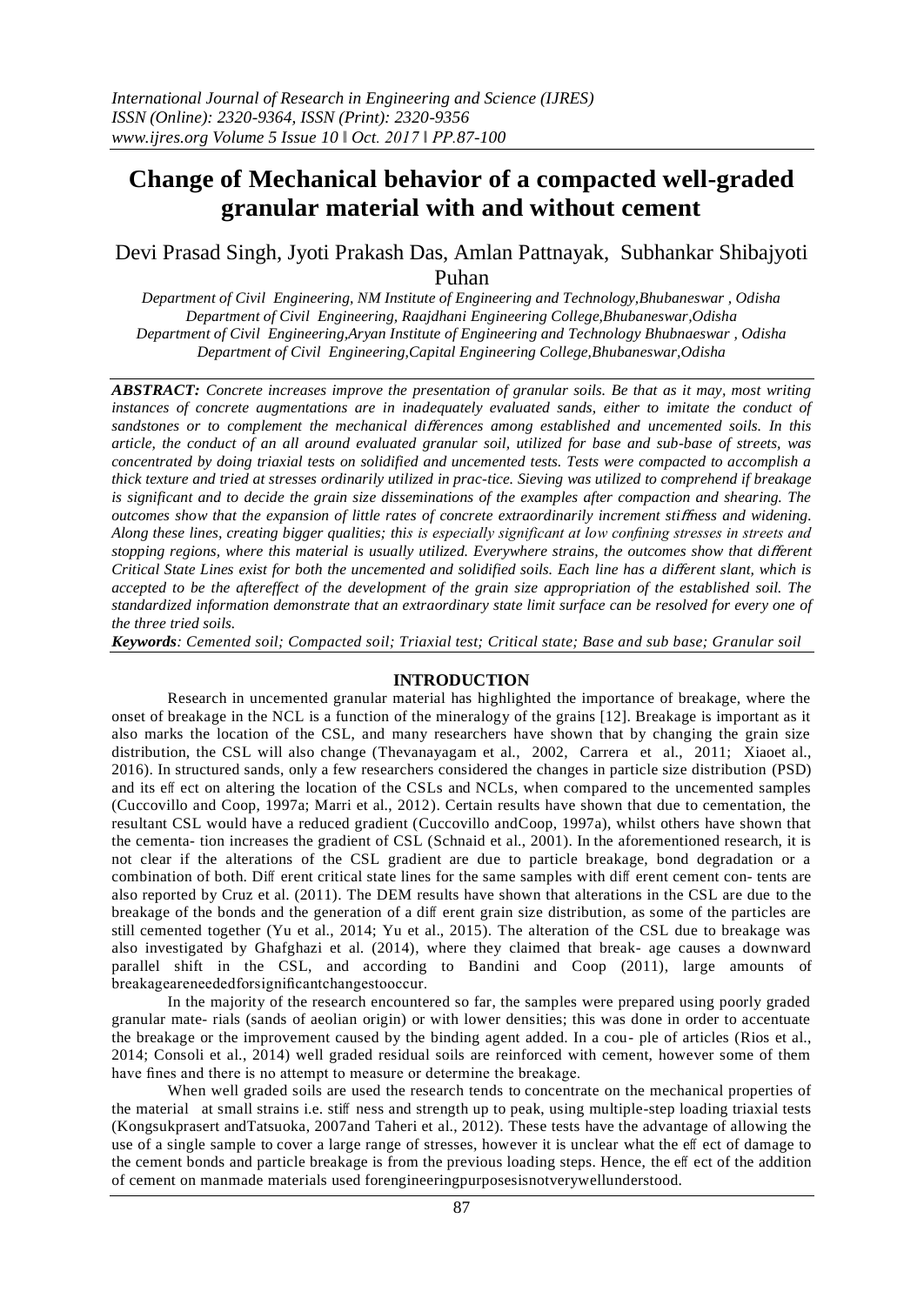The purpose of this paper is then to study the eff ect of small levels of cementation on a very dense fabric, created by compaction of a well graded granular material, under monotonic loading, on commonly used soils. The improve- ment of the mechanical properties and examines the eff ects of cementation within the Critical State framework is also explored.

# 1. Materialtested

The soil used in this research was a crushed limestone with 88% CaCo3, collected from a depot in South London and is currently used commercially for the bases of roads in Southern England. The soil was wet sieved and each parti- cle size range was stored in separate bags. The main prop- erties of this material are summarised in Table 1, with the particle size distribution (PSD) shown in Fig. 1, together with the range defined by the UK Highways Agency (2016)forabaseandsub-basetype.

The idealised grading curve proposed by [Fuller andThompson \(1907\) i](#page-11-2)s based on the idea that when larger par- ticles are in contact with each other, larger voids are gener- ated and occupied by intermediate particles; this procedure is then followed to the smallest size available. Theidealised curve generates dense fabrics and was then used to correct the initial grading curve of the soil, given that the particles are not spherical, it is argued that it then does not generate the densest possible fabric. Given the sizes of the particles available, the PSD named "Adjusted grading" (Fig. 1) was used for all the tests. This curve follows the Fuller curvefor the largest sizes, and below the size 3.35 mm it was trans- lated downwards as not enough material was available. For the same reason, sizes below 0.425 were chosen to make sure that all samples would have the same grain size distribution and the grading within the Type 1, as defined by the [UK Highway Agency \(2016\)f](#page-12-0)or a base and sub- base. As the triaxial equipment used is capable to test sam- ples up to 100 mm diameter and 200 mm high, the grain size distribution was truncated at 20mm.

Cemented samples were created by adding Portland cement classified as CEM1, in accordance to the British Standards [\(BSEN 1197-1:2011\)](#page-11-0). Given the high strength of the compacted samples, only small percentages of cement (1 and 2%) were used to generate modest changes instrengththatcouldbetestedinatriaxialequipment.

# 2. Apparatus and samplepreparation

- . . .

A computer-controlled triaxial apparatus, with a local strain measurement system capable of measuring 10<sup>-6</sup> strain, similar to [Cuccovillo and Coop \(1997b\),](#page-11-0) was used for the conventional triaxial tests (Fig. 2). The system uses RDP electronics LVDTs (model D6/05000) attached to a modulator/demodulator (model S7DC) that allow the full configuration of the output electric signal. At the beginning of the shearing, the local instruments are reset to zero to take advantage of the 16-bit auto scale of the data logger. The volumetric strain was measured using the volume gauge and the localinstrumentation.

The desired amount of each fraction of soil was thor- oughly mixed in a tray, with diff erent moisture contents, before being compacted in 5 layers, using 27 blows of a 5 kg hammer falling from a height of 450 mm [\(BS1377-4, 1990\)](#page-11-0). A compaction curve for the uncemented soil wasdeterminedinordertodefinetheoptimummoisture

| Description                                                         | Crushedlimestone |
|---------------------------------------------------------------------|------------------|
| Max density-vibratinghammer(g/cm <sup>3</sup> )                     | 2.24             |
| Maxvoidratio                                                        | 0.83             |
| Mindensity(g/cm <sup>3</sup> )                                      | 1.51             |
| Minvoidratio                                                        | 0.23             |
| Particledensity(gr/cm <sup>3</sup> )                                | 2.76             |
| Max dry density-automatic heavy compaction                          | 2.24             |
| $(\text{g/cm}^3)$                                                   |                  |
| Optimum water content (modifiedproctor)                             | 6%               |
| Typeofsoil                                                          | GW               |
| $D_{10}(mm)$                                                        | 0.2              |
| $D_{30}(mm)$                                                        | 1.5              |
| $D_{50}(mm)$                                                        | 3                |
| $D_{60}(mm)$                                                        | 4                |
| Uniformity coellicent C.V. 8                                        | 20               |
| Curvature coal.lctent- Cc/4 p <sup>10</sup><br>$1.5 \times 10^{-4}$ | 2.8              |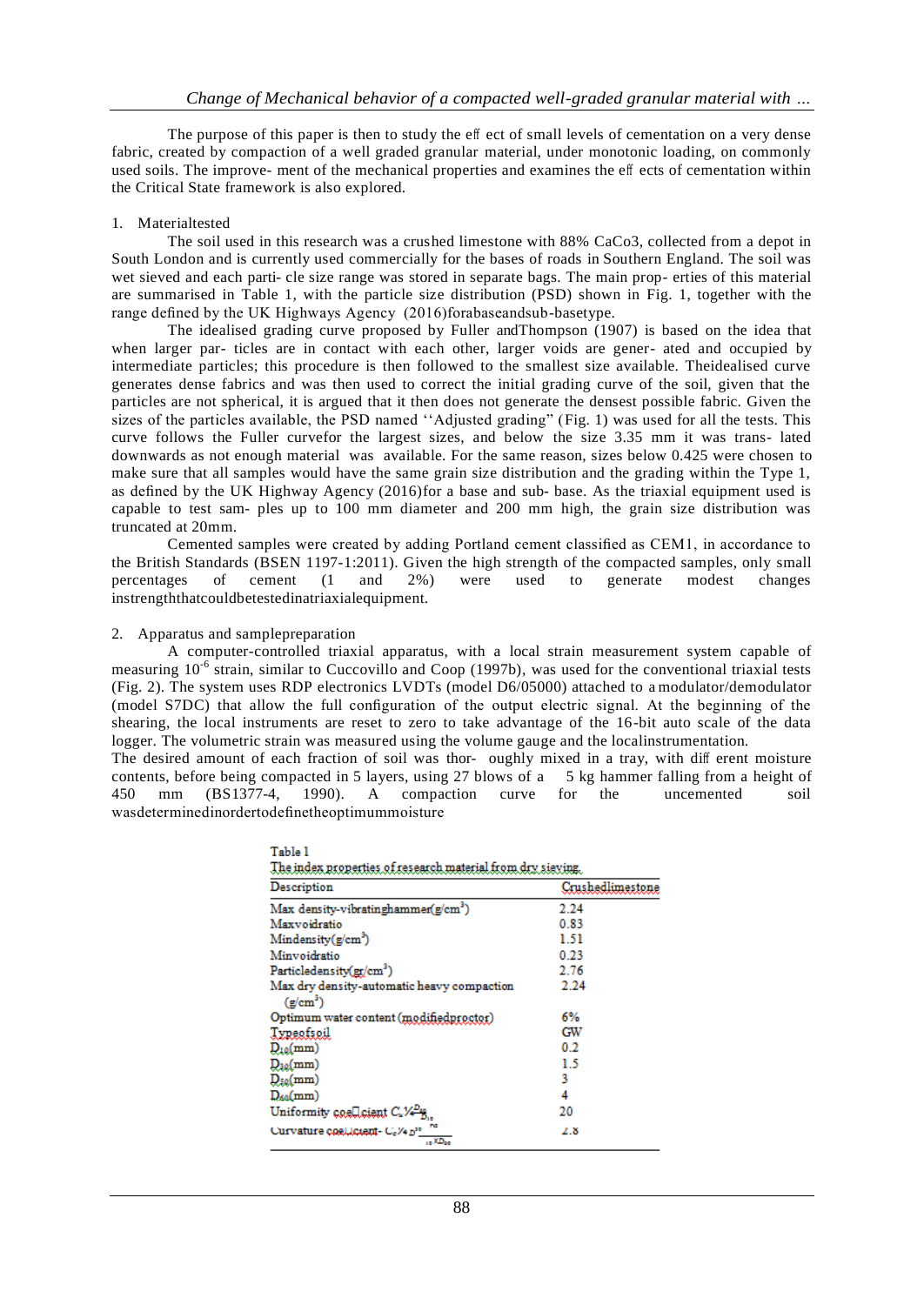

**Fig. 1.** Particle size distributions: Initial grading; [Fuller and](#page-11-2)  [Thompson\(1907\)a](#page-11-2)ndtheAdjustedgrading.Thegreybanddefinestherangeoftype1 [\(UK Highway](#page-12-0)  [Agency,2016\)](#page-12-0).

content. Given that the cemented and uncemented sampleswere tested, a decision was made to compact all sampleswith a moisture content of around 10%, providing enoughwater for cement hydration at the cost of a lower dry den- sity. [Table 2 c](#page-3-0)ontains the properties of every sample tested.After compaction, the uncemented samples were trans-ported to the pedestal of the triaxial equipment for testing. Suction maintained that the sample was intact before theconfining pressure was applied and the percol ation proce-dure started.

The cemented samples were prepared with two diff erent percentages of cement (45 g for 1% and 90 g for 2% cement); where an equivalent mass was removed from the smallest grading of the samples' PSD. The sample prepara- tion followed a similar procedure to the one described above, except that the cement and dry soil were thoroughly



**Fig. 2.** Picture of the equipment and samples: (a) triaxial equipment in the lab; (b) compacted sample in the pedestal and sample with local instrumentation before closing the triaxial chamber.

mixed together before adding the same wateramount,mix-ingwas thencontinueduntilhomogeneitywasachieved.After compaction the sample and mould wereputinside of a plastic bag and allowed to cure for 24 h. plastic bag and allowed to cure for 24 h. Thesamplewasthenplacedinsideofatankwithwaterat22◦Candallowedtocure,submerged,foranother4days.Atda y5the sample was removed from the tank, mounted onthetri-axial pedestal and prepared for testing. This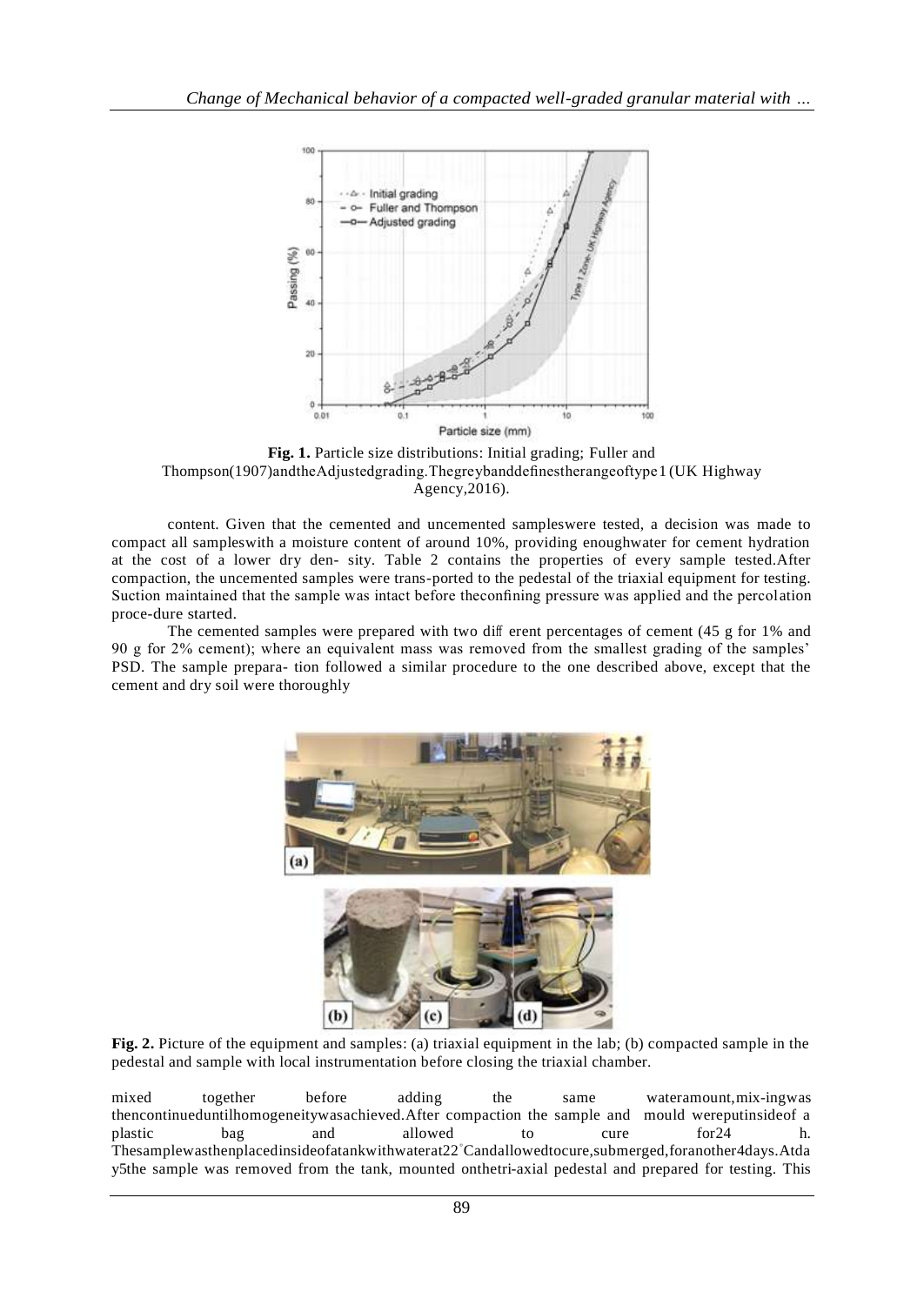procedure was followed to guarantee that the cement couldhyd ratefully.Avolumeinexcessof2000ccofwaterwaspercolatedthroughthesampletoremoveairbubbles.Thepressu reapplied was around 18 kPa, caused by thediff erencein height between a water containerlocatedapproximately2 m above the sample and the outlet from thepedestal.The watercomingfromthesamplewasclearandtheauthors believe that no cement particleswereremovedfromthesampleduringpercolation.Thesamplewasthensaturated, maintaining an eff ective stress of 15 kPa.AB-parametertestwasperformedatdiff erentbackpressures,from 100 to 350 kPa on the first sample. Whilstitincreasedslightlyupto250kPa,theincreasesat300and350kPawhere negligible (values measured were of the orderof0.86to0.92).Itisimportanttomentionthatthevolumegauge only changed slightly during the increase in pres- sures, being fairly constant once the required pressures were maintained. This indicated that the sample was satu- rated and the B-parameters would not reach the required value. Therefore, a minimum back pressure of 250 kPa was used in all drained tests and monitored by another transduceratthetopofthesample.

In the consolidation stage the eff ective stress was raised to the value used in the test. This procedure would take around 2 to 3 days before shearing; however, the cemented samples were all sheared in a drained way at the end of day

<span id="page-3-0"></span>

| Table 2                                                                                                  |
|----------------------------------------------------------------------------------------------------------|
| Properties of the samples tested: the name indicates the cement percentage and the confining stress used |
| during chaering                                                                                          |

| during shearing. |          |        |       |                           |                |  |  |
|------------------|----------|--------|-------|---------------------------|----------------|--|--|
| <b>Test Name</b> | $W_0(%)$ | $\ast$ | $**$  | $c_{\text{Dry }}(g/cm^3)$ | $q_{max}(kPa)$ |  |  |
|                  |          | $e_0$  | econ  |                           |                |  |  |
| $M-0\% -020$     | 9.61     | 0.379  | 0.378 | 1.952                     | 301            |  |  |
| $M-0\% -050$     | 8.63     | 0.376  | 0.370 | 1.961                     | 482            |  |  |
| $M-0\% - 100$    | 9.66     | 0.417  | 0.405 | 1.938                     | 804            |  |  |
| $M-0\% - 200$    | 10.03    | 0.404  | 0.388 | 1.978                     | 1177           |  |  |
| $M-0\% - 400$    | 9.71     | 0.400  | 0.374 | 1.973                     | 2067           |  |  |
| $M-1% -050$      | 9.59     | 0.397  | 0.392 | 1.958                     | 941            |  |  |
| $M-1% - 100$     | 8.44     | 0.367  | 0.357 | 1.974                     | 1219           |  |  |
| $M-1% -200$      | 8.72     | 0.392  | 0.364 | 1.968                     | 1910           |  |  |
| $M-1% - 300$     | 9.83     | 0.410  | 0.381 | 1.943                     | 2247           |  |  |
| M-1%-400         | 9.03     | 0.393  | 0.350 | 1.965                     | 2755           |  |  |
| $M-2% -020$      | 9.21     | 0.380  | 0.380 | 1.961                     | 809            |  |  |
| $M-2\% -050$     | 8.74     | 0.388  | 0.383 | 1.960                     | 1359           |  |  |
| $M-2\% - 100$    | 8.61     | 0.371  | 0.361 | 1.972                     | 1656           |  |  |
| $M-2%-200$       | 9.04     | 0.396  | 0.380 | 1.951                     | 2157           |  |  |
| $M-2%-300$       | 8.67     | 0.388  | 0.360 | 1.973                     | 2718           |  |  |

<span id="page-3-1"></span> $e_0$  – initial void ratio.

 $e_{con}$  is the void ratio after consolidation, before shearing.



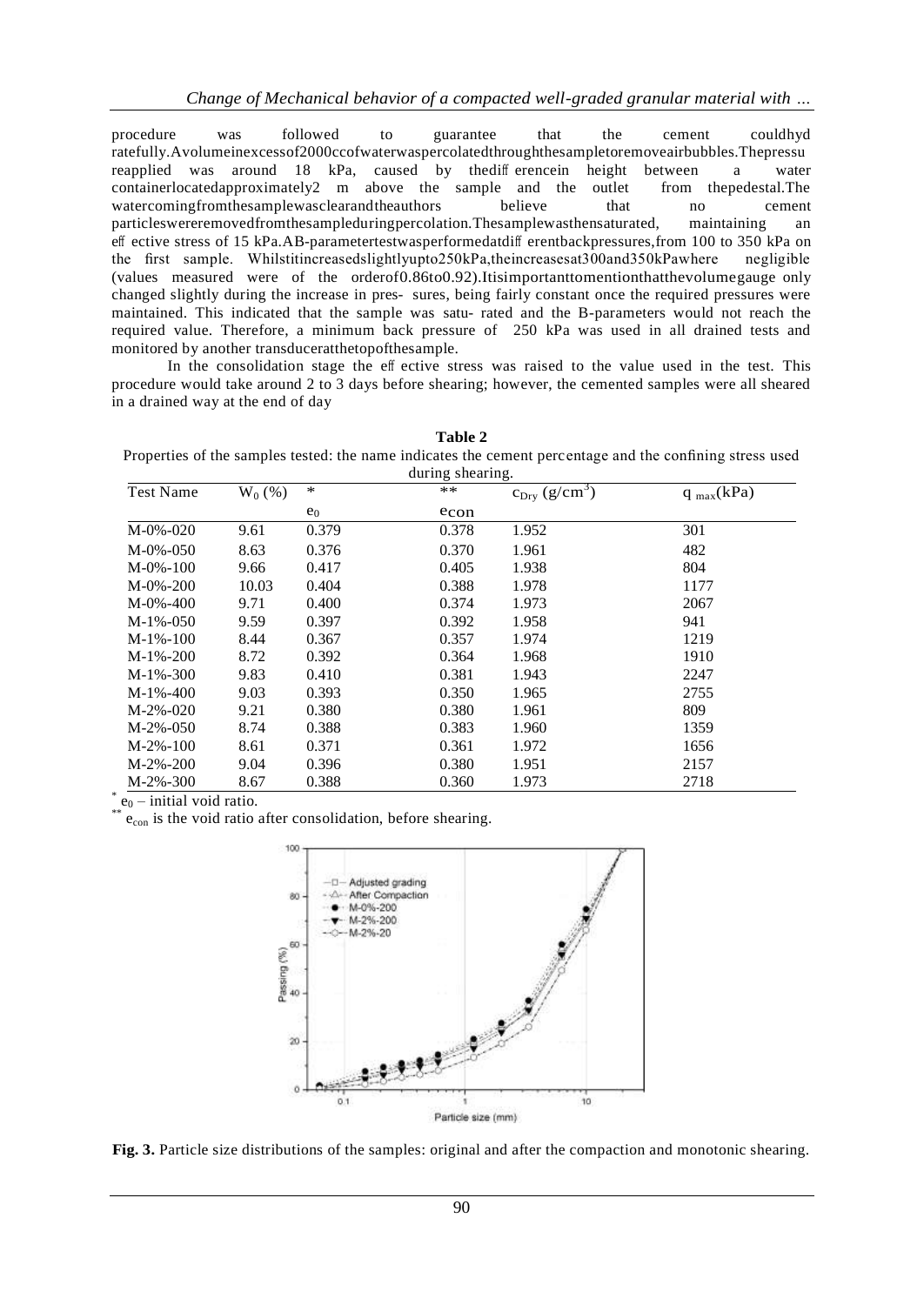7. Therefore, the consolidation stage was extended even if the volume change wasnegligible.

During drained shearing a constant confining pressure was maintained throughout the test. The sample was sheared at a constant rate of strain of 0.016 mm/min, this was determined based on the capacity of the data acquisi- tion system to interpret strains of  $10^{-6}$ . Well after peak strength, the speed was doubled until the test was termi- nated. Tests were terminated either by achieving a constant strength and a constant volume, or by reaching an axial strain of30%.

The moisture content was determined by using left over soil from the tray, and the initial void ratio of each sample was calculated in five diff erent ways: an average of the ini- tial dimensions, the volume of voids and solids, the dry unit weight and the final water content. Outliers were removedand an average of the values deemed acceptable was used. Although the samples were carefully prepared, a variation in the initial void ratio was unavoidable [\(Table 2\)](#page-3-0).

#### 4. Breakage

The idea of having a balance between particle breakage and particle rearrangement at critical state has been reported by many authors [(Chandler 1985, Daouadjiet al. 2001, Coop et al. 2004, Salim and Indraratna 2004[,Muir Wood and Maeda 2008; Rubin and Einav 2011\)](#page-11-0). The literature review has also shown that the level of breakage in dense granular materials, at lower pressures, is rarely investigated. It is often disregarded and assumed not to aff ect critical state, particularly when a large number of contacts is expected. Therefore, samples were sieved to evaluate breakage after shearing, whilst extra samples were prepared to determine if compaction caused particle break- age [\(Fig.3\)](#page-3-1).

The results showed that after compaction small amounts of breakage can be seen in all sizes. Breakage was alsoseen after shearing, where the largest changes in PSD were seen in sizes ranging from 1 to 7 mm, where the increase inpass- ing percentage is in the order of 8%. The smaller sizes have also increased, perhaps indicating the shearing of the asper- itiesatthesmallconfiningstressesused.

An attempt to determine the PSD for the cemented sam- ples was carried out by breaking the cement bonds before sieving, samples were put on individual sealed bags andthe bonding destroyed by hand. Larger pieces that were kept intact were removed by hand, and only the soil that seemed not to have bonds was used. The results showed that the PSD curve of sample M 2%-200 is slightly above the original curve for sizes above 3 mm and below the orig- inal curve for sizes below 3 mm; whilst the M 2%-20 is below the original size tested [\(Fig. 3\)](#page-3-1). Thisdemonstrates



<span id="page-4-0"></span>**Fig. 4.** Stress-strain and volumetric response of the soils tested with: a) 0%, b) 1% and c) 2% cement content.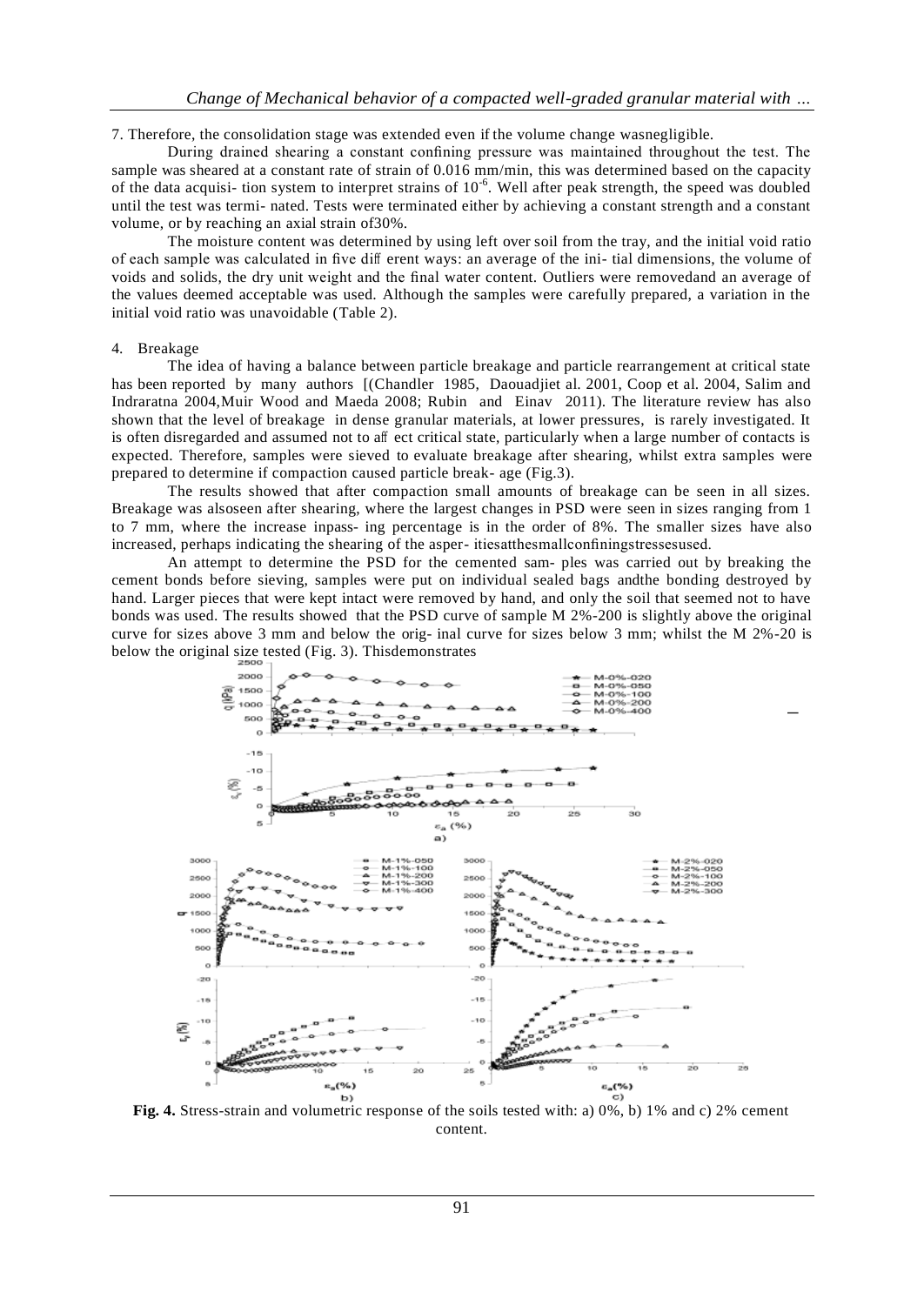the eff ect of the confining stress on the destruction of the bonds and the diffi culty to destroy by hand, the bonds on the smallest sizes, even after a monotonic shearing has taken place.

#### 5. Triaxial tests (stress-strainbehaviour)

The triaxial test results are shown on [Fig. 4,](#page-4-0) where the stress-strain and the volumetric curves of 15 tests are plot- ted. As expected, all samples showed a strain-softening behaviour towards a constant strength after peak stress. The volumetric behaviour is similar; after a large dilation that reduces with the confining stress, it is possible to visu- alise a steady state, where no change in volume and strength is seen with the increase in shear strain. Large vol- umetric strains are also seen particularly at low stresses, where there are sharp changes in the volumetric behaviour, possibly indicating the occurrence of localisation. How- ever, all samples have failed in barrelling and only in a few samples signs of localisation were noticed. A couple of tests were terminated earlier, due to small punctures on the membrane given the large strains. The axial strain,  $e_a$ , was measured by two local displacement transducers up to a certain point (usually peak stress) switching to the external transducerafterwards.

The eff ect of the addition of cement in the strength is clear, as the peak values increase with the addition of cement for all confining stresses tested. Simultaneously, there is also an increase in the brittleness index (the ratio between the peak shear strength and the shear strength at large strains) of the samples. [Fig. 5s](#page-5-0)hows the brittleness index calculated for all of the samples. The samples with 2% cement have a much larger brittleness index when com- pared to the other samples. It is also clear that the values of brittlenessindexcalculatedforthe1%cementsampleshave little deviation from the 0% samples; i.e., the addition of 1%cementcausessmallchangestothisparameter.

<span id="page-5-0"></span>

**Fig. 5.** The relationship between brittleness index and confining pressure.

The results also show that increasing thecementcontentreduces the level of strain required to reach thepeakstress.Thisistrueforeveryconfiningstresstested,confirmingthatthereisanincreaseinstiff nesswiththeadd itionof cement. [Fig. 6s](#page-6-0)hows a direct comparisonbetweenthecemented and uncemented samples forcertainconfiningstresses, to better show the eff ect of cementation inthepeakshearstrengthandthevolumetricbehaviour,wherehigher cement content generates larger dilativevolumetricstrains.For the uncemented soil, the area correspondenttothemaximum rate of dilation directlycorresponds to thepeakstrength,whilstthecementedsamplesexperiencepeakslightly before the maximum rate of dilation.Thechangeseen is not large, but enough to demonstratethatsmalladditions of cement can generate a structure that aff ectthestrengthofevenverydensefabrics,asshowni[nFig.7](#page-6-1)[.Fig.8s](#page-7-0)howsthetangentstiff nesscurves(slopeofthest ress-strain curves) with arrows indicating thepointswereachangeinshearingratewasperformedtoacceleratethetests. The gross yield points, regarded as the onsetofbond-ing degradation and the locus wheresignificantplasticdeformations start to occur, are also indicated inthecurveswith the use of a black square. Theseweredeterminedusing the method proposed by [Malandraki and Toll\(1996\) and Alvarado et al. \(2012b\)a](#page-12-0)nd are marked bythe start of the change in direction of the set of  $\mathcal{L}$ stiff nesscurve.Itisclearthattheadditionofcementincreasesthetangentstiff ness;thetangentstiff nessoftheuncem

92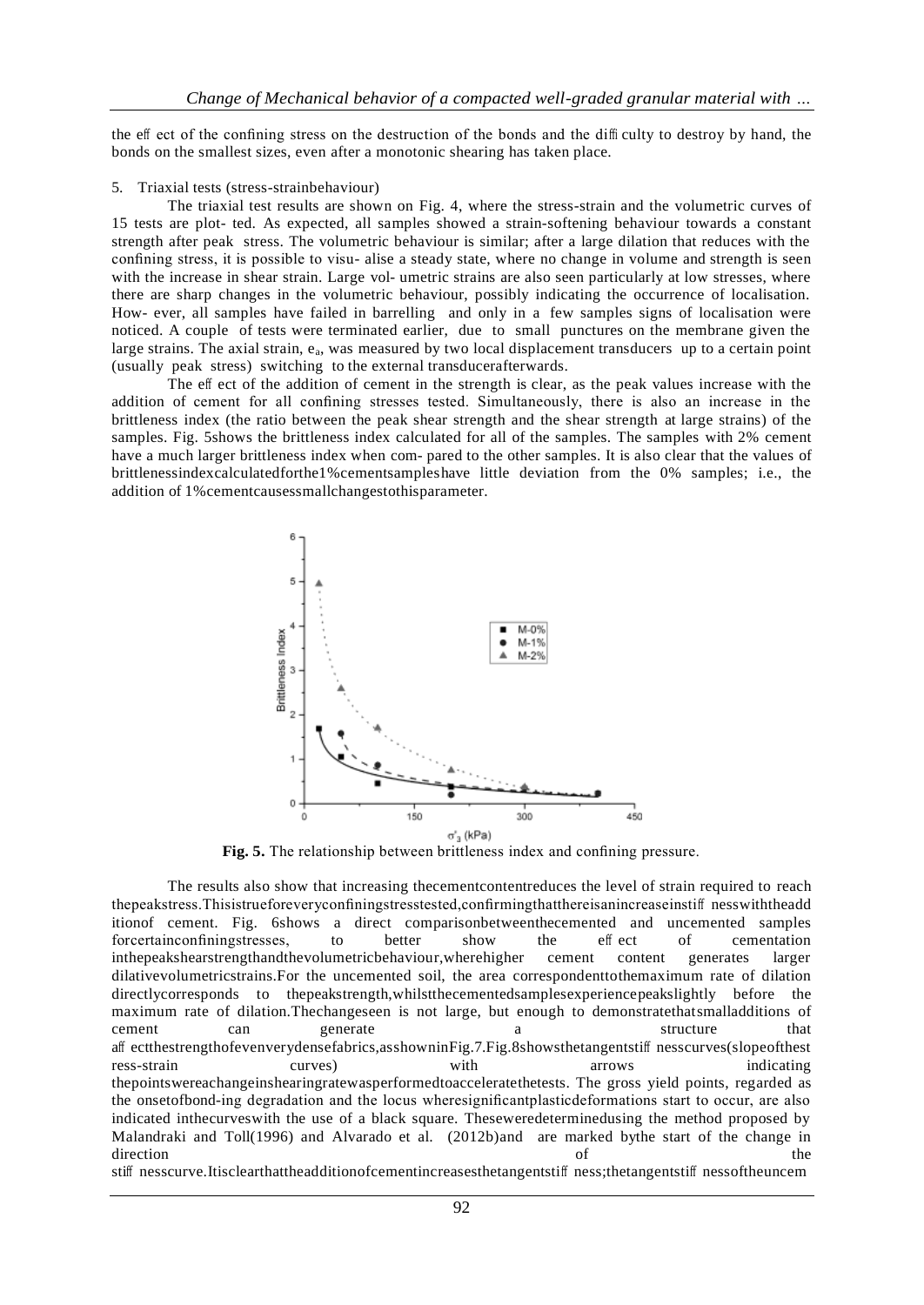entedsamplesstartatvalueslowerthan1GPa,whilstthesampleswith1%cementstartatvalueslowerthan2to3GPa,a ndthesampleswith2%showvalueslowerthan7or8GPa.Itcanalsobeseenthatincreasingthestrainreducesthetangent stiff ness and that the rate of reductionin stiff nessisrelatedtothepercentageofcement(i.e.lowercementper- centages lower reductions and highercementpercentageshigher reductions). Comparing tests in each group, itis also seenthatincreasingtheconfiningpressurealsoresultsin

higherstiff nesses,despitethefactthatincertainsamplesthisisnotveryclearanditislikelytobetheeff ectofthe scales used in the graph.

#### *5.1.* Stress-Dilatancy

A stress-dilatancy analysis was performed and [Fig. 9c](#page-7-0)ontains the plots of all 15 uncemented and cemented sam- ples, shown with the respective cement percentage. Oneach graph, the peak strength, the gross yield and last test point are represented by diff erent symbols. The uncemented samplesshowanincreaseintheratioq/p<sup>o</sup>withdilation,uptoapeak, reached at the same time as the highest dilation rate. From that point onwards, dilation rate reduces together withtheq/p<sup>h</sup>ratio.Asthevolumestopschanging,auniquevalue of M = 1.76 can be determined, corresponding to a friction angle at critical state  $u'_{cs} = 43^\circ$ .

Theeff ectofthecementpercentagecanbeseenbythe

initial change in the shape of the curve. At the start of shearing,asdilationdevelops,thesamplesquicklyreach



<span id="page-6-0"></span>**Fig. 6.** Comparison of the stress-strain and volumetric responses of the samples with 0%, 1% and 2% cement, under diff erent confining pressures.



<span id="page-6-1"></span>**Fig. 7.** Relationship between peak stress and maximum rate of dilation for 50 and 200 kPa confining stress: 0% cement on the left; 1% in the middle and 2% on the right.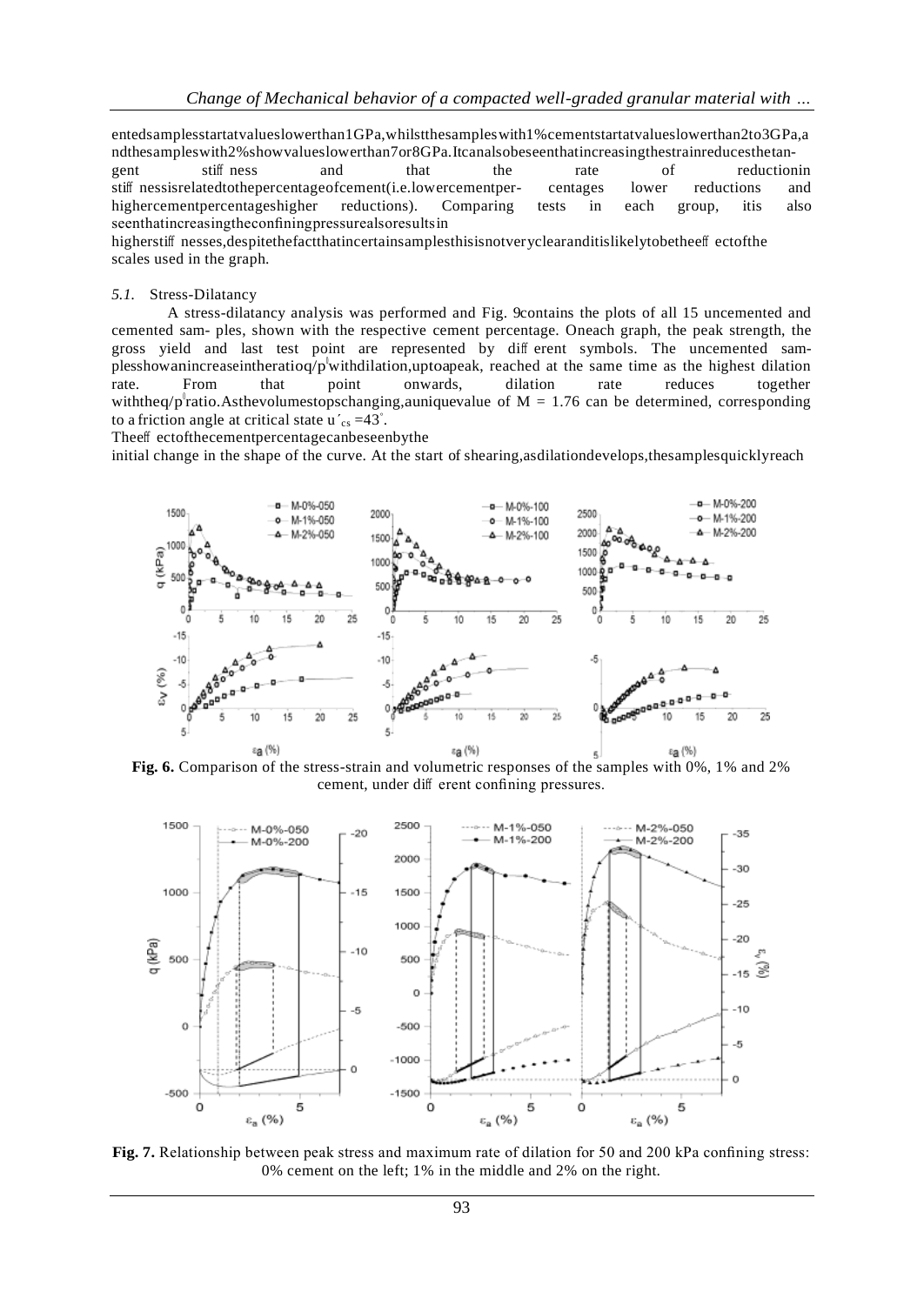higherratiosofq/p<sup>0</sup>,indicatingthatthecementationisnow active and allowing a stiff er response from the sample. This diff erence is proportional to the cement percentage; i.e., the highercementpercentage, the highertheratioq/ $p^0$ . The eff ects of cementation are also visible in the location of the peak stress, as it occurs before the maximum rate of dilation; this is similar to what was observed previously in [Fig. 7a](#page-6-1)nd described by [Leroueil and Vaughan \(1990\).](#page-12-0) However, the difference between the ratioq/p, measured at the peak stress and at the maximum rate of dilation is verysmall,indicatingthatthepeakislargelygovernedby

dilation rather than by cement content. The samples with 1% cement do not show this as clearly as the samples with 2% cement. Another expected behaviour is the reduction in dilation rate with the confining stress, seen in all cement and uncemented samples, similar to the behaviour of cemented sands, demonstrated by [Coop and Willson\(2003\),Consolietal.\(2012\)andAlvaradoetal.\(2012b\).](#page-11-0)

The same authors have pointed out that after the max- imum dilation rate the samples seem to follow a linear fric-<br>ional trend, however, as the stress ratio reduces, the linear fric- tional trend, however, as the stress ratio reduces, the dilationrateseemstoreducemuchquicker,i.e.volumetric



<span id="page-7-0"></span>Fig. 8. Tangent stiff ness against axial strain in log scale, together with the gross yield points for: (a) 0%, (b) 1% and (c) 2% cement.

strainschangeatalargerrate,andthepathmovesinwardsand away from the frictional trend. Theauthorsattributethisbehaviourtotheoccurrenceoflocalisationandtherapidreductionofvolumetricstrain s.Inthecaseofthesamplestestedhere,asimilarbehaviourwasobservedafterpeak, however, as the shearing continues

thistrendisreversedandthesamplesseemtoconvergetoauniquevalueofM:M=2.00for1%cementandM=2.0 5for2%cement.Ascanbeseeni[nFig.9b](#page-7-0)and9c,ifthelineartrend line is followed, a higher value of Misdeterminedfor the same percentages of cement, whilst in thecaseo[fCoopandWillson\(2003\),](#page-11-0)alowervaluewouldbedefined.TheworkdonebyMühlhausandVardoulaki [s\(1987\)andFinnoetal\(1997\),s](#page-12-0)howthatthethicknessoftheshearband is proportional to the particle sizedistribution.



**Fig. 9.** Stress-dilatancy analysis: (a) 0%, (b) 1% and (c) and 2% cement content.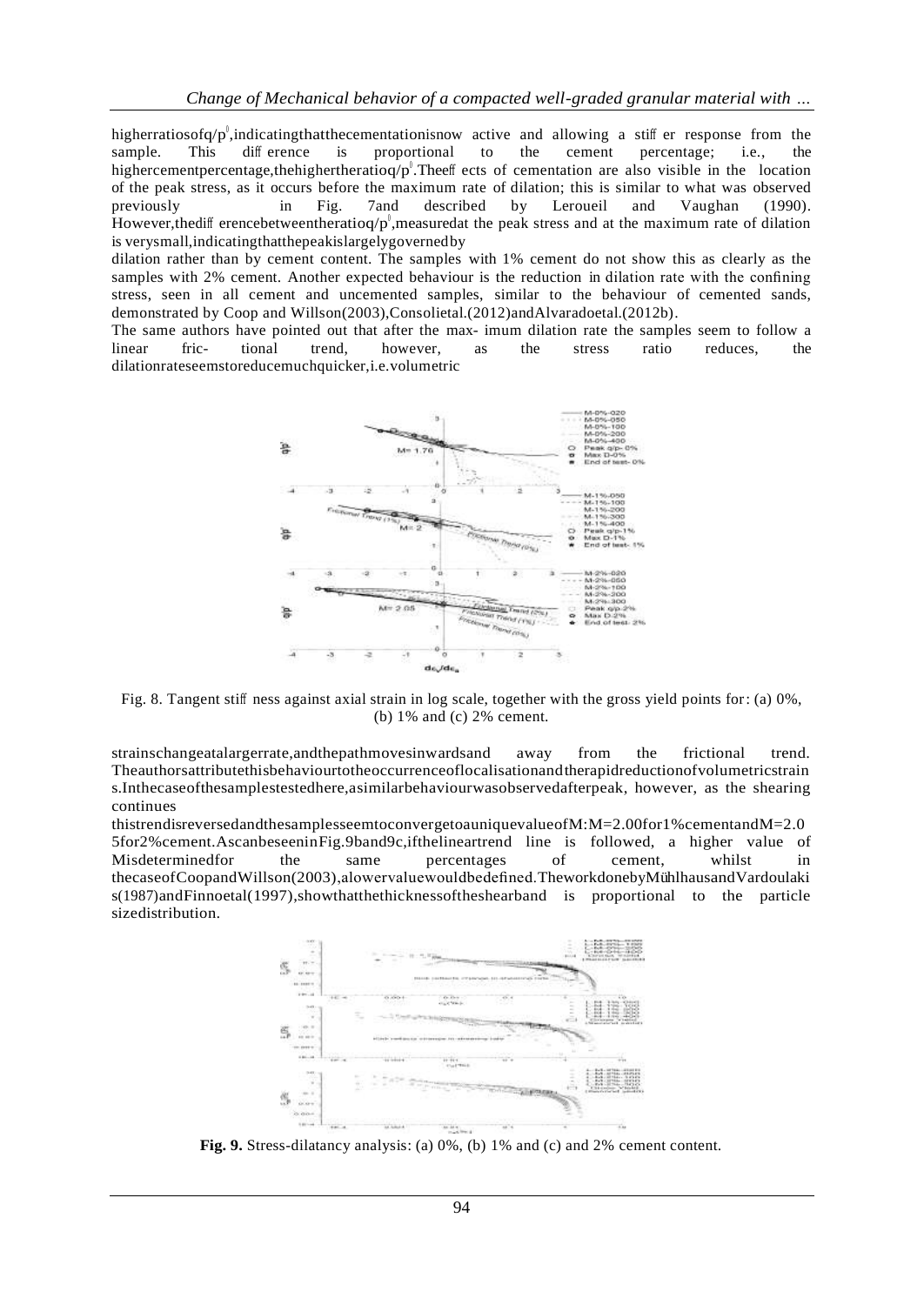Authors mention values of 16 and 10 to 25 times  $d_{50}$  respectively. Given that the triaxial sample has a finite vol- ume this implies that the volumetric strains measured in a triaxial sample are a function of the grain size distribution. Therefore, variations in the grain size distribution during s hear, will cause large changes in the dilation ratio. The samples tested are lightly cemented and the grain size dis- tribution curve obtained after shearing, shows that the final grading has larger intermediate particles than the original grading. This indicates that there is an evolution of the par- ticle size distribution during the shearing process. The DEM work done by [Wang and Leung \(2008a, 2008b\),](#page-12-0) clearly shows that despite the shearing, there are still clus- ters of particles that remain intact within the sample. The authors, therefore, believe that as bonds degrade due to shearing there is a constant change in the particle size dis- tribution. The consequence are seen as diff erent volumetric strain rates that bring the dilation path inwards. As shear- ing continues, a more stable grading is achieved and a dif- ferentvalueofMisreachedatcriticalstate.

#### 6. Criticalstate

The points correspondent to the peak strength and the end of tests were plotted in [Fig. 10,](#page-8-0) together with the results obtained from the Indirect Tensile tests (ITS) [\(BSEN13286-42:2003\)](#page-11-0), as well as Unconfined Compressive tests (UCS) [\(BSEN 13286-41:2003\)](#page-11-0), on samples of the same size, prepared using the same methodology. These samples are not shown on [Table 2 b](#page-3-0)ut fall within the same



**Fig. 10.** Peak envelop on q versus p΄ diagram; the inset shows the small stresses region.

| able |  |
|------|--|
|------|--|

<span id="page-8-0"></span>

| Specification of peak and critical state line. |       |       |      |         |      |               |                |
|------------------------------------------------|-------|-------|------|---------|------|---------------|----------------|
| Critical                                       |       |       |      |         | Peak |               |                |
|                                                | state |       |      |         |      |               |                |
| Type of crushedk<br>limestone                  |       |       | M    | $\cos($ | q/p  | q<br>Intercep | $D^{(n)}$      |
| Uncemented                                     | 0.053 | 1.747 | 1.77 | 43.1    | 1.81 | $\theta$      | $46.6^{\circ}$ |
| 1\% cement                                     | 0.101 | 2.054 | 2.00 | 48.6    | 1.90 | 265           | $45.9^\circ$   |
| 2% cement                                      | 0.122 | 2.218 | 2.05 | 49.8    | 2.03 | 299           | $46.7^{\circ}$ |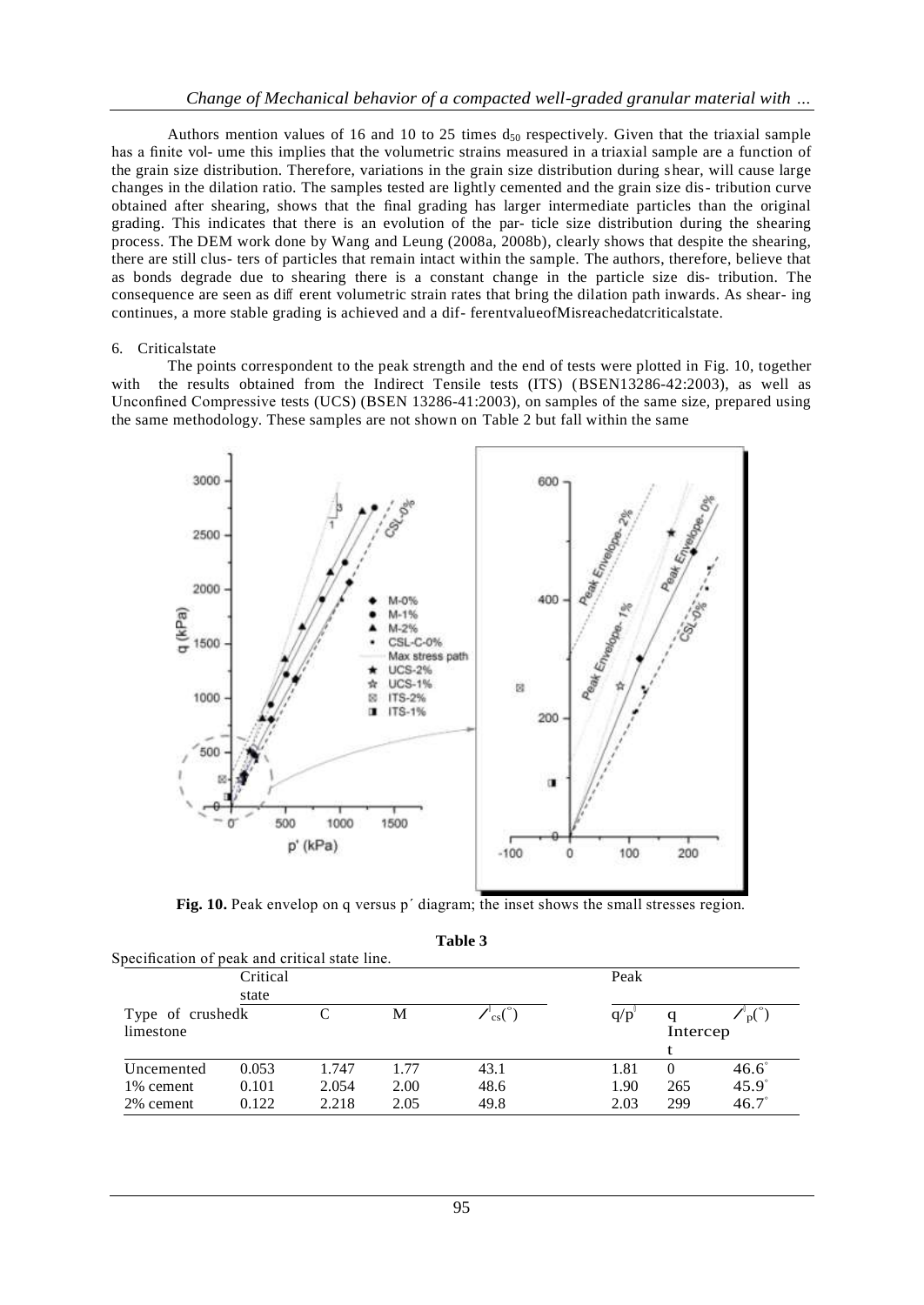average values. These results served to plot the peak envel- opes, as the cemented samples have a small tensile strength anditmustbeconsideredwhendefiningthepeakenvelopes of the cemented soils. The failure envelopes plottedsuggest values of M that are very similar to the values determined in the dilation plots above. [Fig. 10b](#page-8-0) shows the small stress area with more detail. It is also important to point out that the peak envelope for the uncemented soil is curved and seemstojointheCSLatp of around 1100kPa. The properties of the strength envelopes are shown on [Table 3,](#page-8-0) where the peak friction angle for the uncemented soil was calculated assuming nocohesion.

[Been et al. \(1991\)h](#page-11-0)ave shown that within the normal range of engineering stresses, sands show a steady stateline at small stresses that is much shallower than at high stres- ses. Therefore, the paths followed by the tested samples whereplottedonthespecific volume, lnp space on Fig. 11, with the final pointof each test indicated by a sym- bol. Although the arrows indicate the direction thetestswere following when they were terminated, [Fig. 4s](#page-4-0)hows that the magnitude of this movement was very small for most of the tests. The results show that there is no unique CSL for the cemented and uncemented soils. Instead, the results point clearly to the location of three distinct CSLs, one for each type of soil tested. The results also show that the addition of cement increases the slope of the CSL when compared to the uncemented soil. The larger dilative beha- viour seen in the cemented samples is responsible for the steeper curve gradient shown by the cemented samples. A summary of the parameters obtained for the steady state lines in [Fig. 11](#page-9-0)  is shown in [Table 3.](#page-8-0)

Thesteadystatelinesdeterminedforthecementedsoils seem to reach a common point at stresses of around  $p^{\dagger}=1000kPa$ . Thisiscompatiblewiththeresultsshown by the grain size distribution curves, where the PSD of cementedsamplesshearedatlargestressesisverysimilar to the PSD of the uncementedororiginalgrainsizedistri- bution. As the percentages of cement content used inthis



In  $(p')$  (kPa)

**Fig. 11.** Location of critical state lines for samples with 0%, 1% and 2% cementcontentonthespecific volume, m, versus the logarithm of the mean eff ectives tress,  $\ln(p^{\theta})$ .

<span id="page-9-1"></span><span id="page-9-0"></span>research were very small, the eff ect on the strength of the samples is likely to be felt only at small stresses. At larger confining stresses, the resultant frictional strength mobi- lised is much larger than the contribution of the cement. At that point the changes in the critical state lines caused by the cementation are verysmall.

#### *6.1.* Normalisedbehaviour

Given that the stresses used to consolidate the samples were very low and it was not possible to determine a Nor- mal Compression Line (NCL), each set of tests was nor- malised with respect to M and the equivalent pressure on the CSL, by using Eq. [\(1\) \(](#page-9-0)k is the slope of the CSL, C is thespecificvolumeatp<sup>1</sup>=1kPaandmisthespecificvol- ume, on the CSL and p'<sub>cs</sub> is the mean effective stress on theCSL):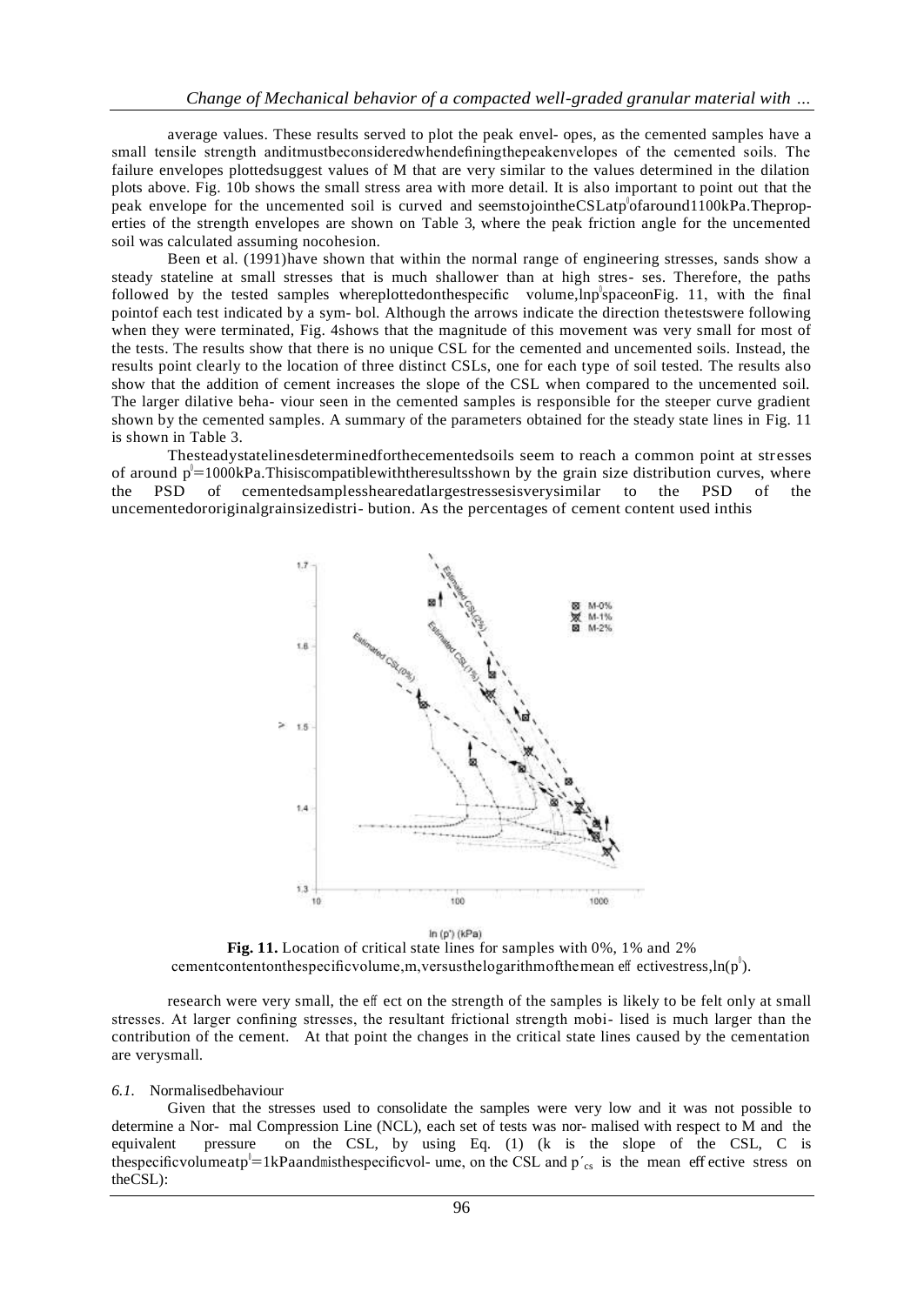$p_{CS}^0$ 

 $\frac{1}{4}$ exp .  $C_{\text{max}}$ 

Σ

## ð1Þ

The hormalised stress paths show that it is possible to determine a state boundary surface for the peak states for each set of test up to the critical state line (broken line on [Fig. 12\)](#page-9-1). The normalised gross yield points determined from the stiff ness curves for each set of tests was also plot- ted in [Fig. 11.](#page-9-0) The gross yield envelopes are fully enclosed within the respective SBSs indicating that the cement per- centages generated a very weak bonding. At low stresses, the yield surface seems to coincide with the SBS, however, as the stresses increase the yield surface moves inside and awayfromtheSBS.Theeff ectofthecementpercentage



Fig. 12. Normalised yield and strength envelopes: (a) 0%, (b) 1% and (c) 2% cement.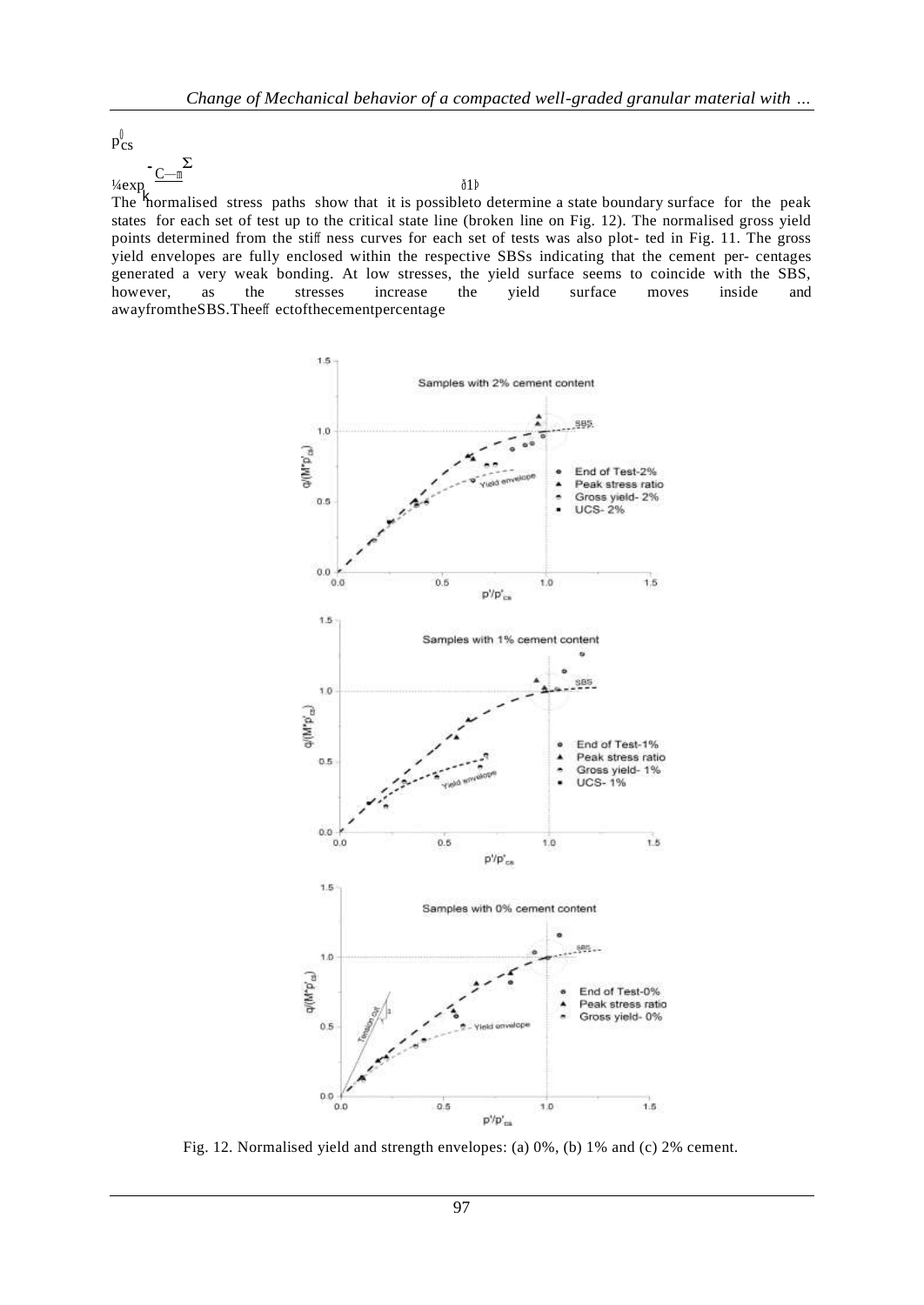is seen in the proximity between the gross yielding surface and the SBS, as the larger cement content keeps the yield surface closer to the SBS.

In [Fig. 13a](#page-11-0)ll the state boundaries and yield surfaces wereplottedtogether. The results show that the seare very



**Fig. 13.** Comparison of the normalized data for the uncemented and cemented soils.

<span id="page-11-0"></span>similar, and a unique SBS could be used to represent the eff ect of the cemented and uncemented tests, when nor- malised by the CSL and the value of M. The gross yield surface of the uncemented and the 1% cement are coinci- dent, however, a unique surface cannot be assumed as the 2% cement results have shown a significantly higher gross yieldsurface.

## <span id="page-11-2"></span>**CONCLUSIONS**

<span id="page-11-1"></span>This work presents the findings of a study conducted in cemented and uncemented samples of a well graded com- pacted granular material, used for base and sub-base con- struction in the UK. The following conclusions can be drawn from thiswork:

- The mechanical properties of a well graded compacted granular material traditionally used in construction, can be further improved with the addition of small per- centages ofcement.
- The addition of cement also increases the dilative ten- dency of these soils, providing better results particularly when small confining stresses are used as is the case of base and sub-base for road construction.
- The results show that it is possible to determine a unique Critical state line for the uncemented material and that the addition of cement will increase the slope of this line within the range of stresses commonly observed in engi- neering practice.
- When the data is normalised by the equivalent pressure on the CSL and the value of M, it is possible to deter- mine a unique state boundary surface for the cemented and uncemented soils used in this research. The gross yield surface, however, is not unique and will depend on the cementpercentage.

## **REFERENCES**

- [1]. [Alvarado, G., Coop, M.R., Willson, S., 2012a. On the role of bondbreakage due to unloading in the](http://refhub.elsevier.com/S0038-0806(19)30054-X/h0005)  behaviour of weak sandstones.Géotechnique62(4),303-316.
- [2]. [Alvarado,G.,Lui,N.,Coop,M.R.,2012b.E](http://refhub.elsevier.com/S0038-0806(19)30054-X/h0010)ffectoffabriconth[ebehaviour of reservoir sandstones. Can.](http://refhub.elsevier.com/S0038-0806(19)30054-X/h0010)  Geotech. J. 49(9),1036– 1051[.Bandini,V.,Coop,M.R.,2011.Theinfluenceofparticlebreakageonthelocationofthecriticalstateline](http://refhub.elsevier.com/S0038-0806(19)30054-X/h0015) ofsands.SoilsFound.51(4),591–600.
- [3]. Been, K., Jeff[eries, M.G., Hachey, J., 1991. The critical state of sands.](http://refhub.elsevier.com/S0038-0806(19)30054-X/h0020)
- [4]. Géotechnique41(3), 365–381.
- [5]. BS 1377-4: 1990. Soils for civil engineering purposes Part 4: Compaction-related tests, London: British Standard Institute.
- [6]. BS EN 13286-41: 2003. Unbound and hydraulically bound mixtures. Test method for determination of the compressive strength of hydraulically bound mixtures. London: British Standard Institute.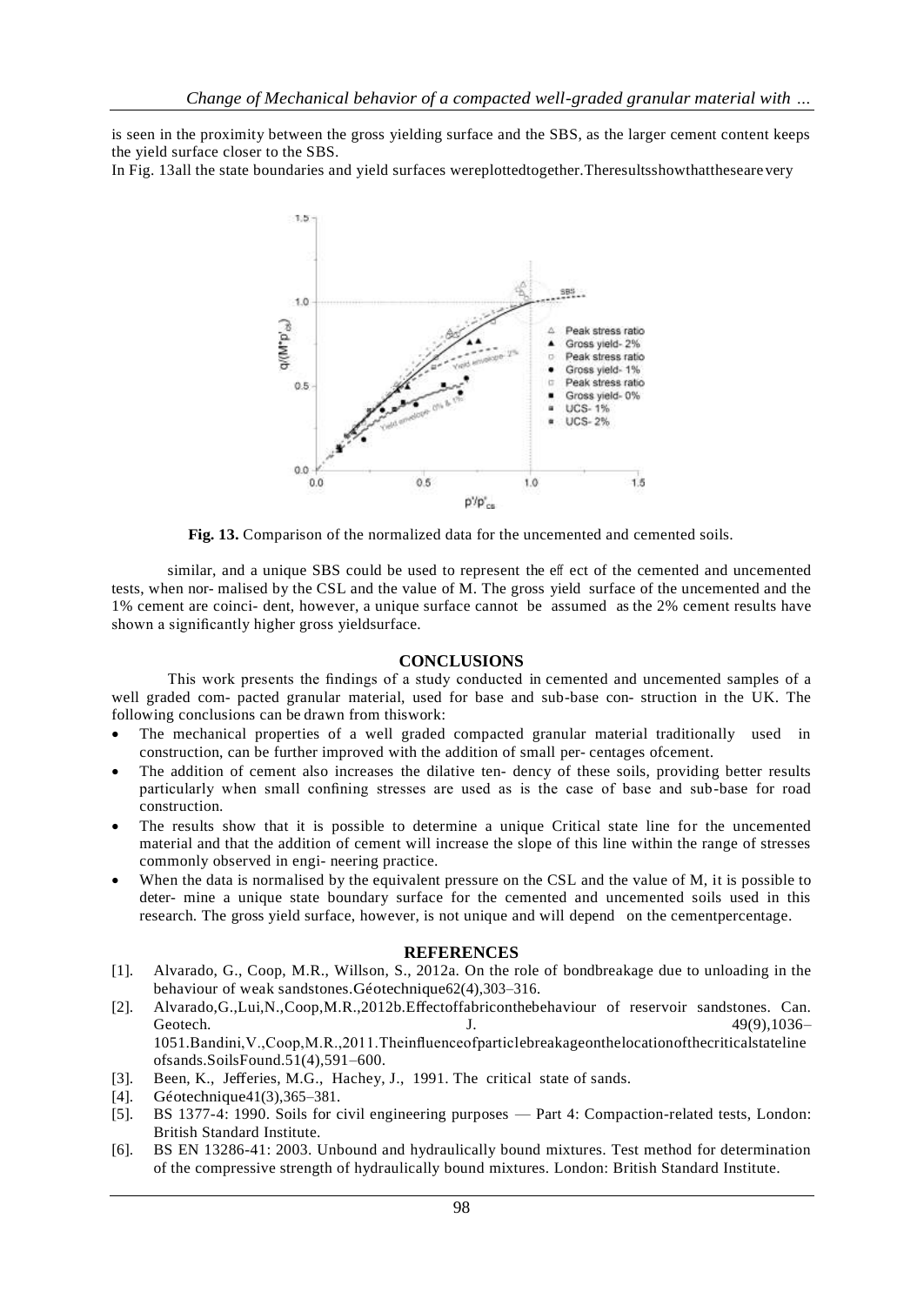- [7]. BS EN 13286-42: 2003. Unbound and hydraulically bound mixtures. Test method for the determination of the indirect tensile strength of hydraulically bound mixtures. London: British StandardInstitute.
- [8]. BSEN1197–1:2011.Cement.Composition,specificationsandconformity criterua for common cements. London: British StandardInstitute.
- [9]. [Carrera, A., Coop, M.r., Lancellotta, R., 2011. Influence of grading on themechanical behaviour of](http://refhub.elsevier.com/S0038-0806(19)30054-X/h0040)  Stava tailings. Geotechnique 61 (11), 935–
- [10]. [946.](http://refhub.elsevier.com/S0038-0806(19)30054-X/h0040)
- [11]. [Chandler, H.W., 1985. A plasticity theory without drucker's postulate,suitable for granular](http://refhub.elsevier.com/S0038-0806(19)30054-X/h0045)  materials. J. Mech. Phys. Solids 33 (3), 215–226.
- [12]. [Coop, M.R., Atkinson, J.H., 1993. The mechanics of cemented carbonatesands. Geotechnique 43](http://refhub.elsevier.com/S0038-0806(19)30054-X/h0055)  (1), 53–67.
- [13]. [Coop, M.R., Willson, S.M., 2003. Behavior of Hydrocarbon ReservoirSands and Sandstones. J.](http://refhub.elsevier.com/S0038-0806(19)30054-X/h0060)  Geotech. Geoenviron. Eng. 129 (11), 1010[–1019.](http://refhub.elsevier.com/S0038-0806(19)30054-X/h0060)
- [14]. [Coop, M.R., Sorensen, K.K., Freitas, T.B., Georgoutsos, G.,](http://refhub.elsevier.com/S0038-0806(19)30054-X/h0065)  2004.Particlebreakageduringshearingofacarbonatesand.Géotechnique54 (3),157-163.
- [15]. [Cuccovillo, T., Coop, M.R., 1997a. Yielding and pre-failure](http://refhub.elsevier.com/S0038-0806(19)30054-X/h0070)  [deformationofstructuredsands.Ge´otechnique47\(3\),491–508.](http://refhub.elsevier.com/S0038-0806(19)30054-X/h0070)
- [16]. [Cuccovillo, T., Coop, M.R., 1997b. The measurement of local](http://refhub.elsevier.com/S0038-0806(19)30054-X/h0075)  axialstrainsintriaxialtestsusingLVDTs.Géotechnique47(1).
- [17]. [Consoli, N.C., Dalla Rosa Johann, A., dos Santos, V.R., Corte, M.B.,Moretto, R.L., Gauer, E.A.,](http://refhub.elsevier.com/S0038-0806(19)30054-X/h0080)  2012. Key parameters for tensile andcompressivestrengthofsiltlimemixtures.GéotechniqueLett.2(May),81-85.
- [18]. [Consoli, N.C., Silva Lopes, L., Consoli, B.S., Festugato, L., 2014. MohrCoulomb failure envelopes](http://refhub.elsevier.com/S0038-0806(19)30054-X/h0085)  of lime-treated soils. Geotechnique 64 (2)[,165–170.](http://refhub.elsevier.com/S0038-0806(19)30054-X/h0085)
- [19]. Cruz, N., Rodrigues, C., Viana da Fonseca, A., 2011. The influence of cementation in the critical state behaviour of artificial bonded soils. In: International Symposium on Deformation Characteristics of Geoma- terials. pp. 730–737.
- [20]. [Daouadji, A., Hicher, P.-Y., Rahma, A., 2001. An elastoplastic model forgranular materials taking](http://refhub.elsevier.com/S0038-0806(19)30054-X/h0095)  into account grain breakage. Eur. J. Mech[.A. Solids 20 \(1\),113–137.](http://refhub.elsevier.com/S0038-0806(19)30054-X/h0095)
- [21]. [Delfosse-Ribay, E., Djeran-Maigre, I., Cabrillac, R., Gouvenot, D., 2004.Shear modulus and](http://refhub.elsevier.com/S0038-0806(19)30054-X/h0100)  damping ratio of grouted sand. Soil Dynam[.Earthq. Eng. 24 \(6\),461–471.](http://refhub.elsevier.com/S0038-0806(19)30054-X/h0100)
- [22]. [Finno, R.J., Harris, W.W., Mooney, M.A., Viggiani, G., 1997.](http://refhub.elsevier.com/S0038-0806(19)30054-X/h0105)  Shearbandsinplanestraincompressionofloosesand.Ge<br/>otechnique47(1),149–165.
- [23]. [Fuller, W.B., Thompson, S.E., 1907. The laws of proportioning concrete.](http://refhub.elsevier.com/S0038-0806(19)30054-X/h0110)
- [24]. [Trans. Am. Soc. Civil Eng., 59](http://refhub.elsevier.com/S0038-0806(19)30054-X/h0110)
- [25]. [Ghafghazi, M., Shuttle, D.A., DeJong, J.T., 2014. Particle breakage](http://refhub.elsevier.com/S0038-0806(19)30054-X/h0115)  [andthecriticalstateofsand.SoilsFound.54\(3\),451–461.](http://refhub.elsevier.com/S0038-0806(19)30054-X/h0115)
- [26]. [Haeri, S.M., Hamidi, A., Hosseini, S.M., Asghari, E., Toll, D.G., 2006.E](http://refhub.elsevier.com/S0038-0806(19)30054-X/h0120)ff[ect of cement type on the](http://refhub.elsevier.com/S0038-0806(19)30054-X/h0120)  mechanical behavior of a gravely sand[.Geotech. Geol. Eng. 24 \(2\), 335–360.](http://refhub.elsevier.com/S0038-0806(19)30054-X/h0120)
- <span id="page-12-1"></span><span id="page-12-0"></span>[27]. [Huang, J.T., Airey, D.W., 1993. E](http://refhub.elsevier.com/S0038-0806(19)30054-X/h0125)ffects of cement and density on a[nartificially cemented sand.](http://refhub.elsevier.com/S0038-0806(19)30054-X/h0125)  Geotechnical Engineering of Hard Soils[-Soft Rocks. Balkema, Rotterdam, Athens, pp. 553–560.](http://refhub.elsevier.com/S0038-0806(19)30054-X/h0125)
- [28]. [Kongsukprasert, L., Tatsuoka, F., 2007. Small strain sti](http://refhub.elsevier.com/S0038-0806(19)30054-X/h9000)ffness and non[-linear stress-strain behaviour](http://refhub.elsevier.com/S0038-0806(19)30054-X/h9000)  of cemented-mixed gravelly soil, Soil[sFound. 47 \(2\), 375–394.](http://refhub.elsevier.com/S0038-0806(19)30054-X/h9000)
- [29]. [Leroueil, S., Vaughan, P.R., 1990. The general and congruent e](http://refhub.elsevier.com/S0038-0806(19)30054-X/h0130)ffects [ofstructureinnaturalsoilsandweakrocks.Ge´otechnique40\(3\),467–488.](http://refhub.elsevier.com/S0038-0806(19)30054-X/h0130)
- [30]. [Lohani, T.N., Kongsukprasert, K., Watanabe, K., Tatsuoka, F., 2004.Strength and deformation](http://refhub.elsevier.com/S0038-0806(19)30054-X/h0135)  properties of compacted cementmixe[dgravelevaluatedbytriaxialcompressiontest.SoilsFound.44\(5\),95–108.](http://refhub.elsevier.com/S0038-0806(19)30054-X/h0135)
- [31]. [Marri, A., Wanatowski, D., Yu, H.S., 2012. Drained behaviour ofcemented sand in high pressure](http://refhub.elsevier.com/S0038-0806(19)30054-X/h0140)  triaxial compression tests. Geomech[.Geoeng. 7 \(3\), 159–174.](http://refhub.elsevier.com/S0038-0806(19)30054-X/h0140)
- [32]. [Malandraki, V., Toll, D.G., 1996. The definition of yield for bondedmaterials. Geotech. Geol. Eng.](http://refhub.elsevier.com/S0038-0806(19)30054-X/h0145)  14 (1), 67–82.
- [33]. Mühlhaus, H.B., Vardoulakis, I., 1987. Thethicknessofshearbandsingranularmaterials.Géotechnique37(3),271-283.
- [34]. [Muir Wood, D., Maeda, K., 2008. Changing grading of soil: e](http://refhub.elsevier.com/S0038-0806(19)30054-X/h0155)ffect o[ncritical states. Acta Geotech. 3](http://refhub.elsevier.com/S0038-0806(19)30054-X/h0155)   $(1), 3-14.$
- [35]. Rios, S., Viana da Fonseca, A., Baudet, B., 2014. On the shearing behaviour of an artificially cemented soil. Acta Geotech. 9 (2), 215– 226. [https://doi.org/10.1007/s11440-013-0242-7.](https://doi.org/10.1007/s11440-013-0242-7)